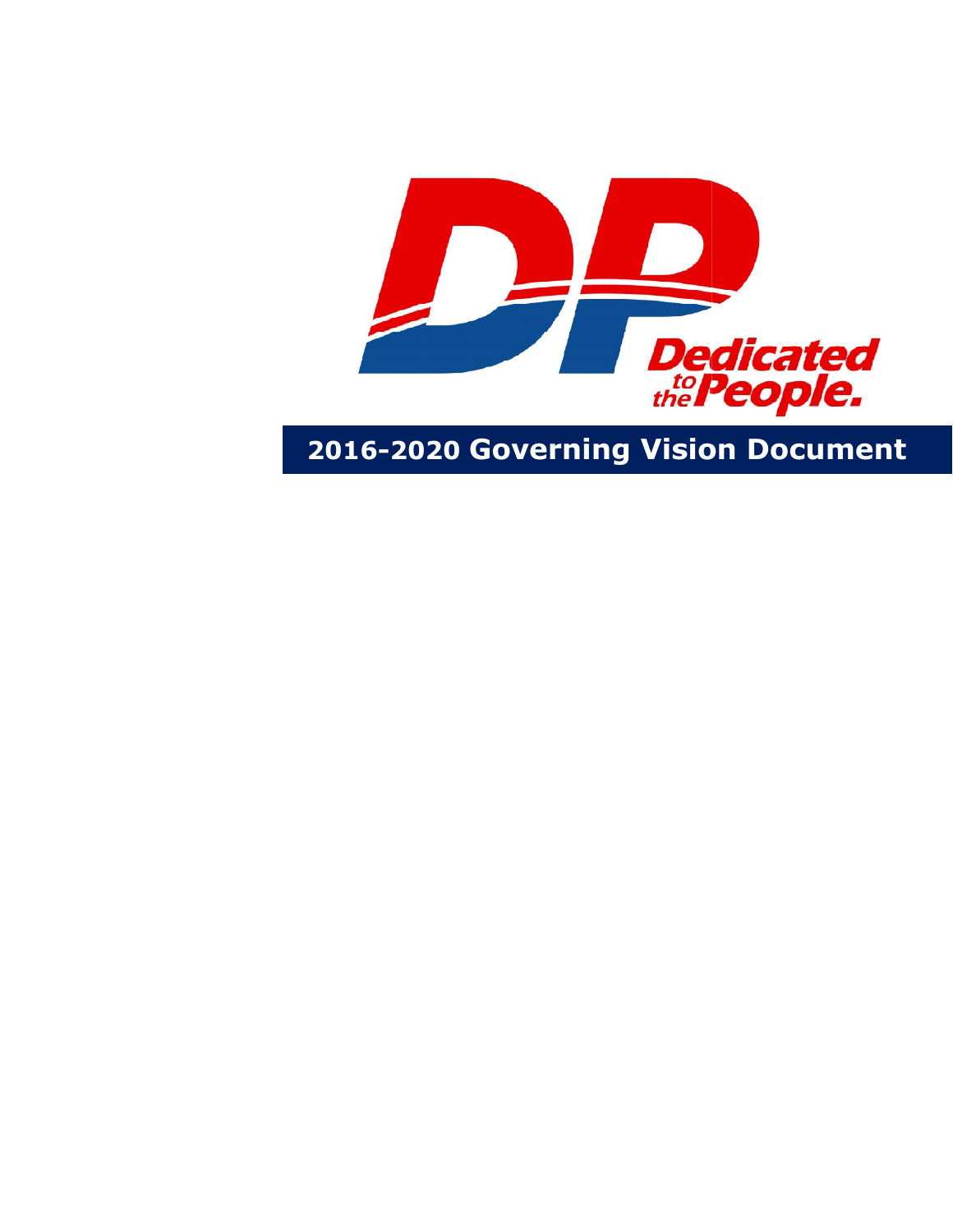### **TABLE OF CONTENT**

| 1. Introduction                        | pg. 2  |
|----------------------------------------|--------|
| <b>2. Government</b>                   | pg.3   |
| <b>3. Education</b>                    | pg. 4  |
| <b>4. Environment</b>                  | pg. 5  |
| <b>5. Youth Families and Community</b> | pg. 6  |
| <b>Development</b>                     |        |
| <b>6. Housing</b>                      | pg. 7  |
| <b>7. Infrastructure</b>               | pg. 7  |
| 8. Financial Sustainability and Taxes  | pg. 8  |
| <b>9. Health and Pension</b>           | pq.9   |
| <b>10. Economic Development</b>        | pg.10  |
| 11. Labor and Human Resources          | pg.11  |
| 12. Safety and Security                | pg. 12 |
| <b>13. Sports and Culture</b>          | pg. 12 |
| <b>14. Foreign Affairs</b>             | pg. 14 |
| <b>15. Government Companies</b>        | pg. 15 |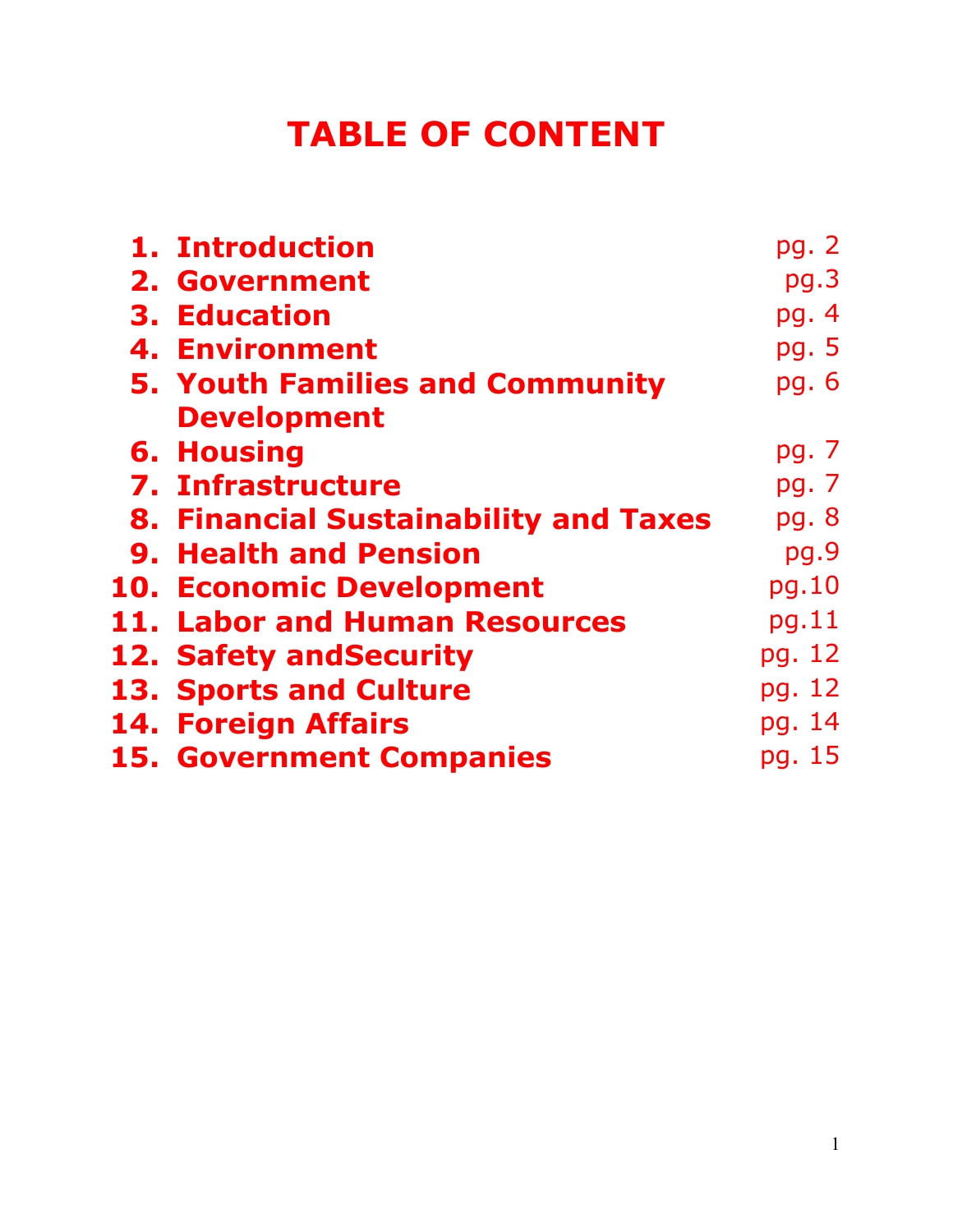# **1 INTRODUCTION**

The Democratic Party, the political party that is dedicated to the people is proud to share our vision, values and priorities for the 2016- 2020 governing period. As the most experienced party on Sint Maarten we strive to present a realistic plan of action.

We the Members of the Democratic Party are dedicated to:

- changing the political landscape
- ridding it of corruption
- presenting real solutions to the problems that have been plaguing the people of Sint Maarten

This plan of action depicts our vision for the future of Sint Maarten, our dreams for the people regarding education, the environment, health care, labor, housing, our infrastructure,family & community values, financial sustainability, tax reform, nation building and much more. The country needs trustworthy leadership, leadership you can depend on.Under the leadership of **Sarah Wescot-Williams,DP is that Party**.

*You are invited to give your suggestions on all issues mentioned in this document. Suggestions can be shared with candidates of the political party, members of the political party or sent via email todemocraticpatysxm@live.com*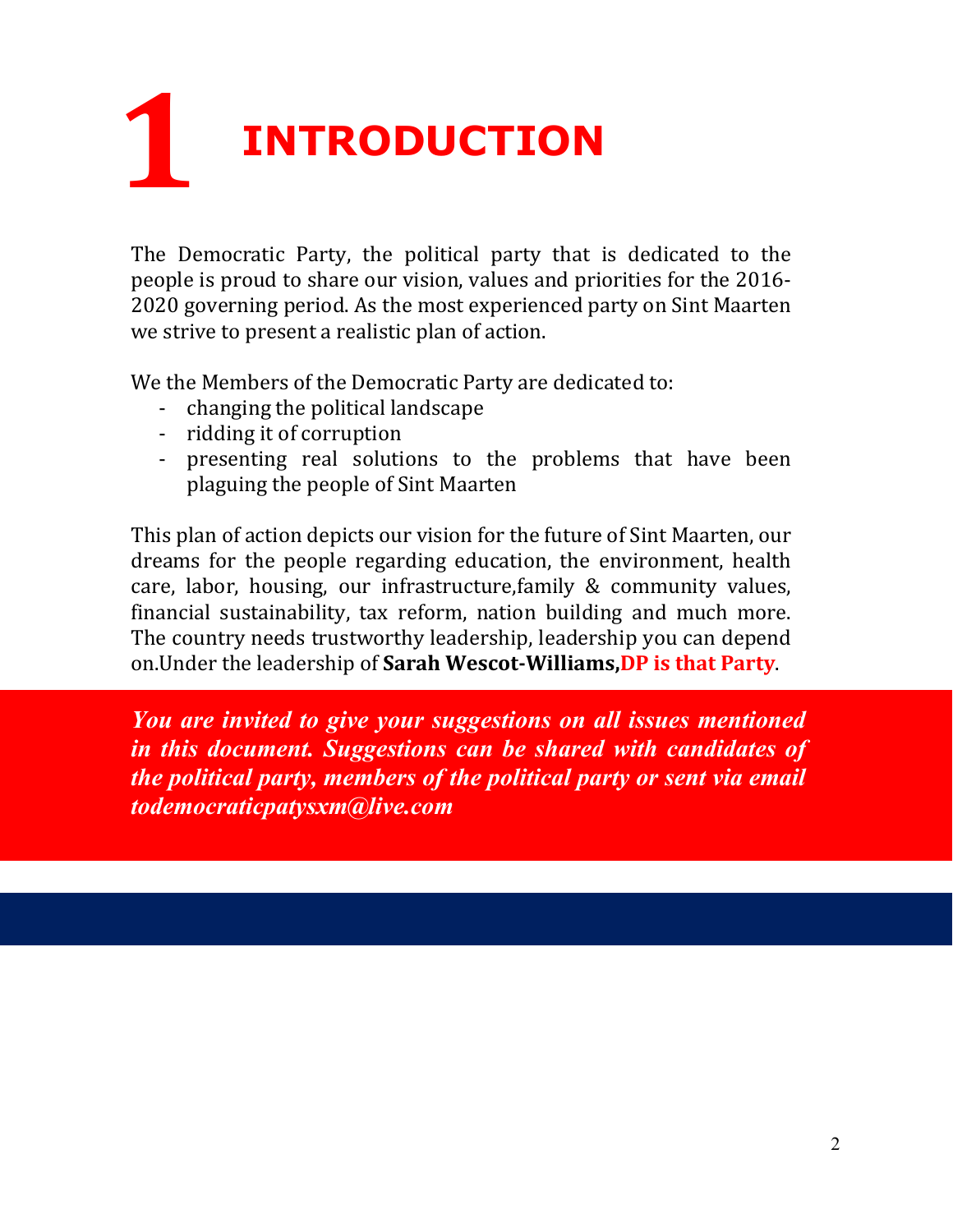**2 Our Dream for Government**

We believe in creating values in government, based on transparency, sustainability and collaboration. The people must know what Government is doing at all times. This is only done through being transparent and open. Projects must always be foremost with the people in mind.

- **1. Increasing transparency and accountability through communication and open government principles**
	- o **maintaining regular press briefings**
	- o **ensuring inter-ministerial collaboration, tripartite processes, and consultations with key stakeholders and the public**
	- o **open recruitment for positions**
	- o **open bidding processes**
	- o **integrity in Parliament**
	- o **participation in the Open Government Partnership and becoming a member**
	- o **using technology to provide better and faster services**
	- o **giving English the status of First Official Language and develop a plan to make this a reality**
- **2. Creating a flexible work environment based on performance management**
	- o **offer more flexible working times for civil servants such as time-off to parents for children's educational projects, reading in schools etc.**
- **3. Strengthening strategic planning and the development of monitoring & evaluation frameworks to influence national policies through evidence-based research and accurate data**
	- o **implement standardized year plans for each Ministry and Parliament**
	- o **ensure each Ministry has a research agenda and monitoring & evaluation framework attached**
- **4. Establishing stronger financial discipline and management**
- **5. Auditing, reviewing and reforming policies and legislation where necessary, based on an action plan of priority areas.**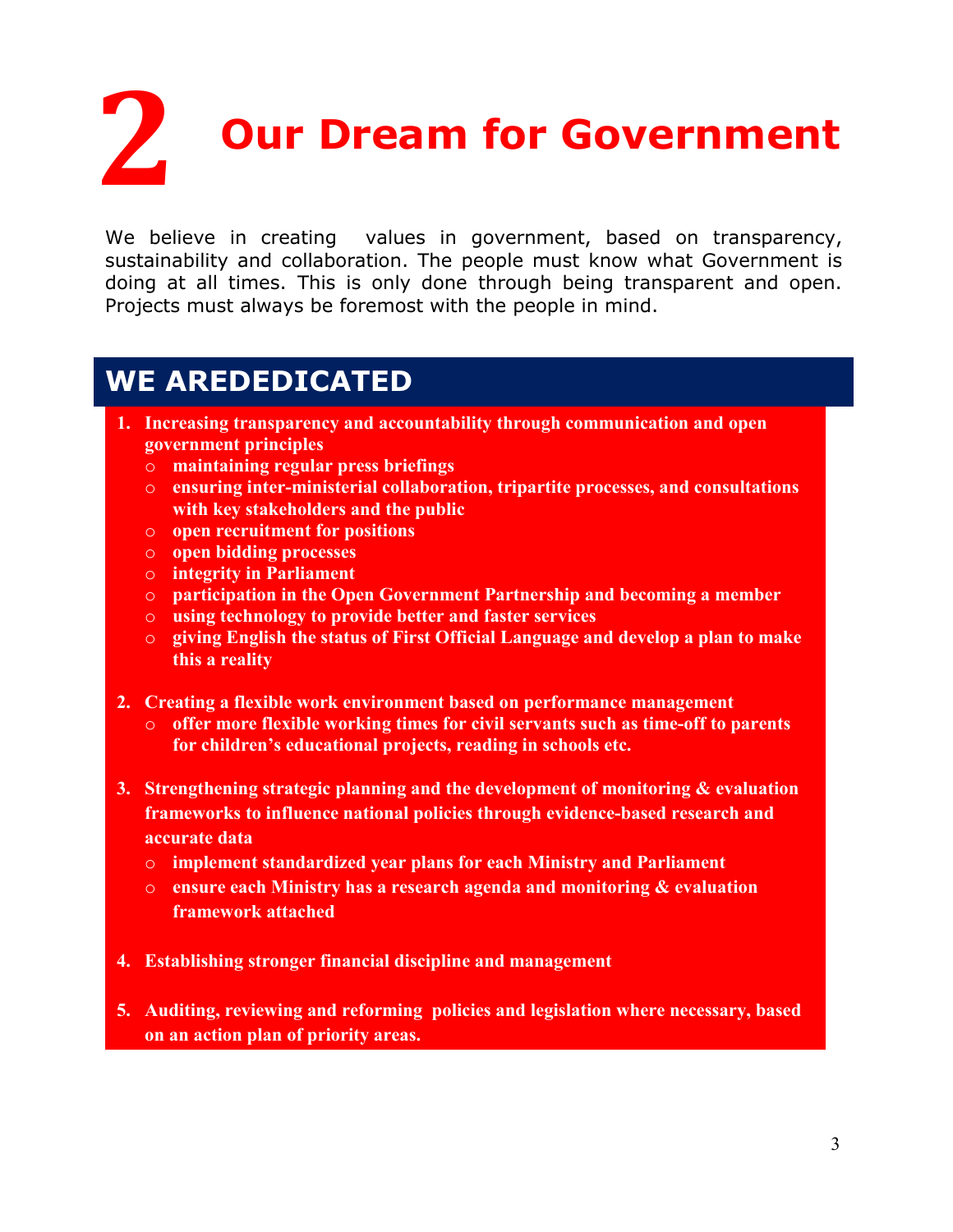

The Democratic Party's vision for education is built on the belief that the development of our human resources is vital to the social and economic development of our island. The focus of the Democratic Party is to create through education, a national environment that promotes life-long learning. It is the Party's belief that all of our citizens should have the opportunity to continually learn, both for professional development as well as personal enrichment and increased earnings.

- **1. Creating an education system that prepare students to benefit from all opportunities available on the island for entrepreneurship as well as employment**
	- o **Early stimulation curriculum (0-4 years)**
	- o **Job creation/youth employment matching education with labor demands**
	- o **ICT in education within all public school and providing funding possibilities to subsidized schools**
	- o **Develop Higher Standards for Vocational Education (VSBO/SBO)**
- **2. Stimulating life-long learning**
- **3. Establish tertiary education as a vital pillar to Sint Maarten's economy**
	- o **USM recognition as a national institution and its accreditation.**
	- o **Strengthening the NIPA program of training for quality work.**
	- o **working together with medical schools established on St. Maarten**
- **4. Strengthen relations with students abroad**
	- o **Contact programs**
	- o **Education and Employment ( internships).**
- **5. Ensure a safe and positive learning environment for all students** o **Anti-bullying programs**
- **6. Improve the QUALITY and ACCESS of education so that all citizens are able to acquire key competencies needed to become active citizens in society**
	- o **Special needs students**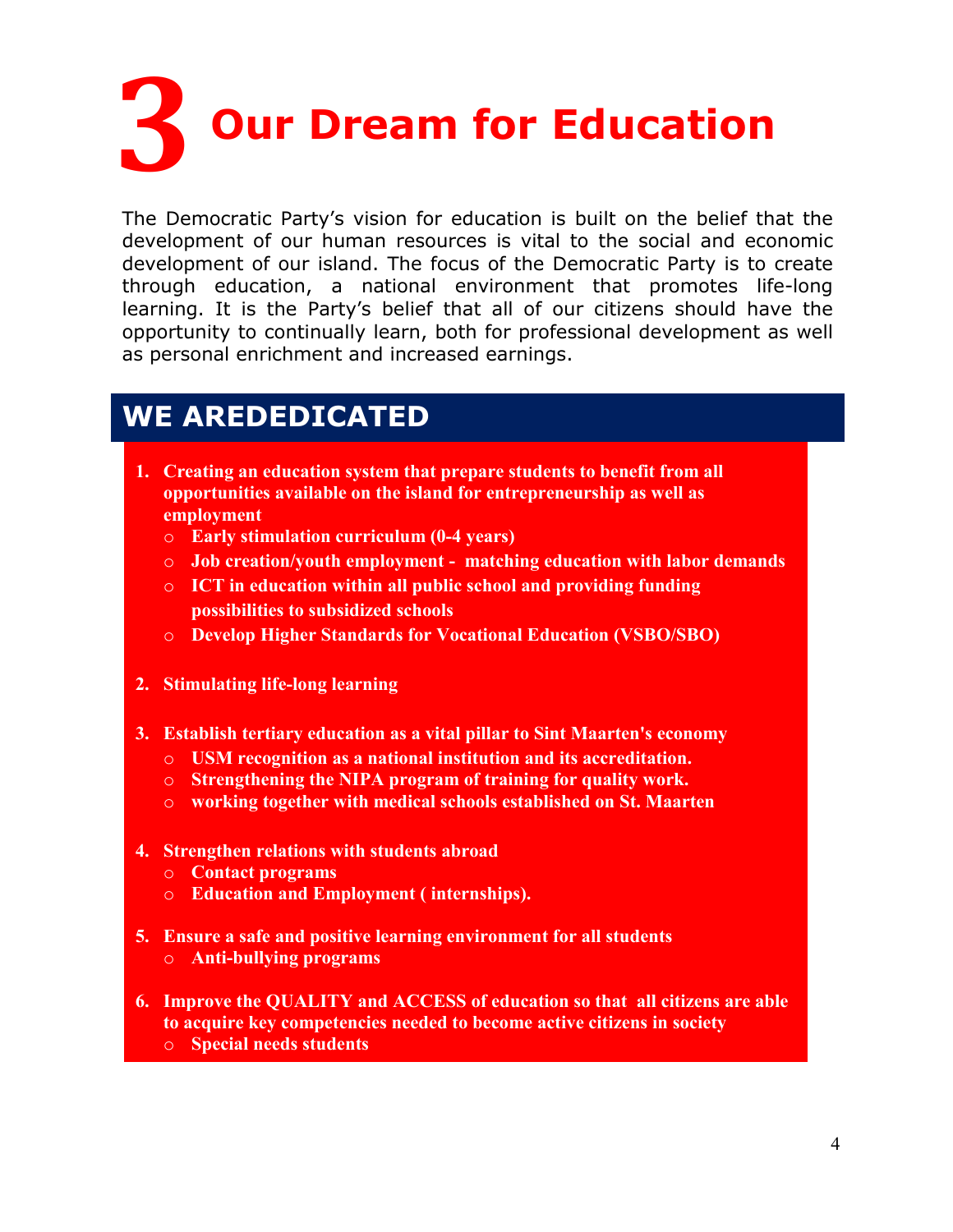# **4 Our Dream for Environment**

Not only are we dedicated to the people, but also dedicated to the preservation of our environment. We are proud supporters of public and private efforts towards safeguarding our natural heritage. We believe in promoting an environment where our people learn to live in harmony with nature, whichwill limit disturbance of the ecological balance.

- **1. The protection and preservation of natural heritage**
	- o **regulating proper control of our bodies of water to avoid further pollution**
	- o **monitoring and protecting the Simpsonbay Lagoon, the Salt Pond and other inland waters to ensure that these bodies of water are healthy and continue to fulfill their role as an important part of our ecology**
	- o **seek funding and expertise to conduct massive cleanups of the Simpsonbay Lagoon and the Great Salt Pond.**
	- o **ensure that all investments must be weighed against their environmental impact and infrastructural implications**
	- o **regulating environmental penalties**
	- o **creating island-wide zoning**
	- o **implementing an environmental curricula**
	- o **developing green areas (parks etc.)**
	- o **conduct a study to identify ways to reduce the negative effects the invasive monkeys and iguanas are having on humans, other animals and vegetation.**
- **2. Promoting alternative energy**
	- o **short term: 35% renewable by 2020**
	- o **long term: 80% renewable by 2028 and 100% HF oil free by 2030**
	- o **ensuring alternative energy options along with creating tax incentives to promote alternative energy usage, reducing fossil fuel dependency and introduction of electric vehicles in addition to grid level storage of solar and wind energy**
	- o **promoting electric vehicles with the intention to replace government vehicles by 2022 with electric vehicles**
	- o **installing solar powered street lighting to reduce the energy consumed with 50%**
	- o **execute plan for the National Energy policy**
	- o **Develop global and regional partnerships made possible by the Paris COP 21 Agreement to make this transition economically realistic**
- **3. Facilitating proper waste management**
	- o **building a solid waste management facility and plan including recycling**
	- o **creating an island wide sewage systems**
	- o **develop and implement educational and information programs**
	- o **implementing recycling program for Government and public schools**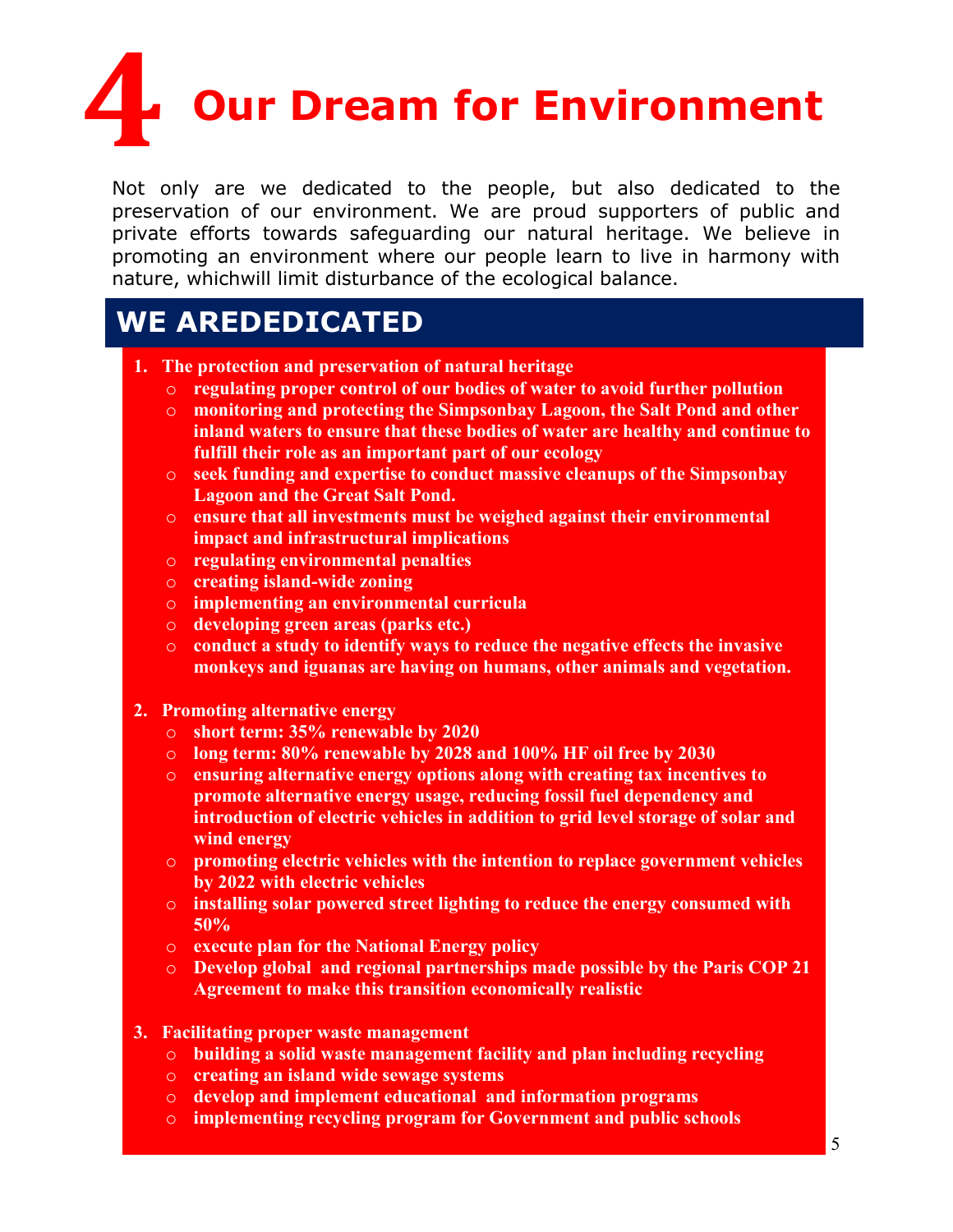### **5 Our Dream for our Youth, Families& Community Development**

The Democratic Party believes that our communities and families are the cornerstones; here the leaders of tomorrow are molded and therefore these should be supported and valued as an essential aspect to the development of Sint Maarten.Our Party believes that parents must take up their parental responsibility, but that as a society we should give support when and where needed.

Efforts geared towards our youth must be combined and synchronized, so that no one falls through the cracks. DP will continue to put the necessary policies and services in place to ensure that laws in the area of care, education, participation, protection and rehabilitation for the youth are fully developed for the wellbeing of our citizens.

- **1. To protect and promote the rights of the child**
	- o **establish a central reporting center for Child abuse as well as reporting codes and investigation approaches for cases of child abuse**
	- o **strengthen the youth rehabilitation facility.**
- **2. Strengthening youth development**
	- o **utilize insights and tools from OECS YES Program**
	- o **amend Integrated Youth Framework to strengthen coordination among government stakeholders.**
	- o **establishing a comprehensive training and employment support strategy which assists young women and men in obtaining and retaining employment as well as starting and managing their own enterprises**
- **3. Strengthening community development and family values**
	- o **continue with the implementation of an integrated neighborhood development policy, initiated by the DP**
	- o **provide support to community councils**
	- o **partners with NGO's and corporate St. Maarten to facilitate programs for our youth, family activities and parenting**
	- o **The Community Help Desk program will expand**
	- o **Implementation of the victim support unit**
	- o **continue efforts towards district improvements including cleanliness of the districts, proper infrastructure, drainage, and sewerage.**
	- o **encourage small business development in the districts**
- 6 **4. Ensuring accurate collection, compilation and dissemination of research and data on youth and children's lives to contribute to the development of more responsive policies**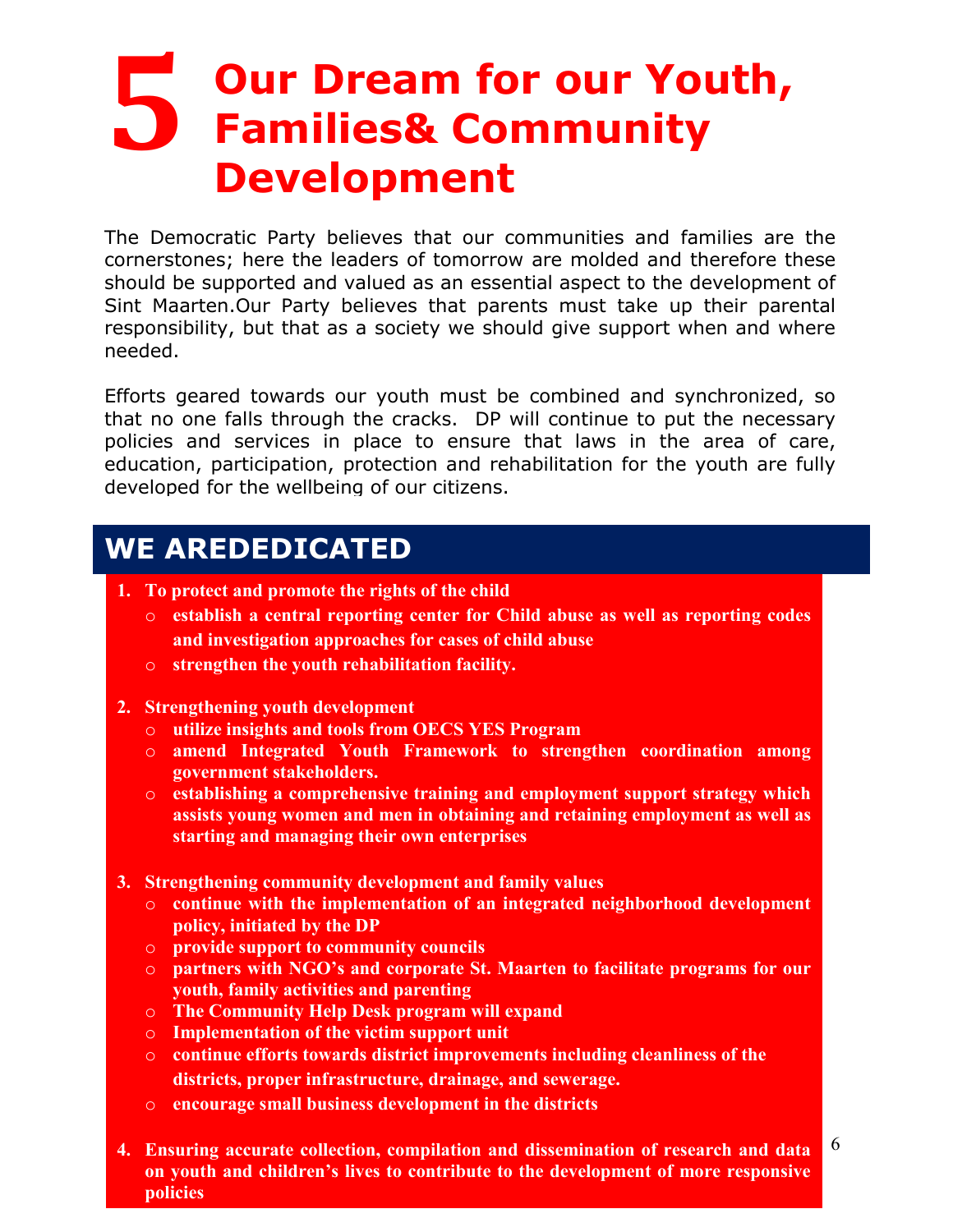

The Housing Vision 2012- 2020 outlines our housing needs and the potential for increasing the amount of available (social) housing. High on the list for the Democratic Party is working together with the St. Maarten Housing Foundation to increase different categories of homes for particularly first time homeowners, young adults, social housing, housing for the elderly, and accommodations for guided living for the disabled.

Acquisition of land is a must for further expansion of the housing supply. That, along with public private partnerships to upgrade existing land lease projects, will enable us to begin alleviating the housing needs across St. Maarten.

#### **WE AREDEDICATED**

- **1. Facilitating affordable housing**
	- o **further collaboration with the St. Maarten Housing Foundation to expand our housing supply with a special emphasis on first time homeowners, young adults, social housing, housing for the elderly, and accommodations for guided living for the disabled**
	- o **work together with public private partnerships to upgrade existing land lease projects**
	- o **stimulate entry level pricing schemes for affordable homes and condominium ownership to attract first time home-buyers**

### **7 Our Dream for Infrastructure**

When it comes to the infrastructure of Sint Maarten, there is a lot that needs to be done such as better planning in synch with the zoning plans which are being developed.

- **1. Improving infrastructure**
	- o **Supporting the development of links 3, 4 and 6, Union Road**
	- o **Construct side-walks in the districts, lanes for biking, jogging & walking, and clear paths for hiking through our hills**
	- o **updating the Road Network Plan**
	- o **allocating the 11th European Development Fund (EDF) to further district improvements and upgrades.**
	- o **engage citizens meaningfully in discussions about future plans for the zoning of the island**
	- o **maintain infrastructure of roads through regular upkeep and road repairs**
	- o **developing parks**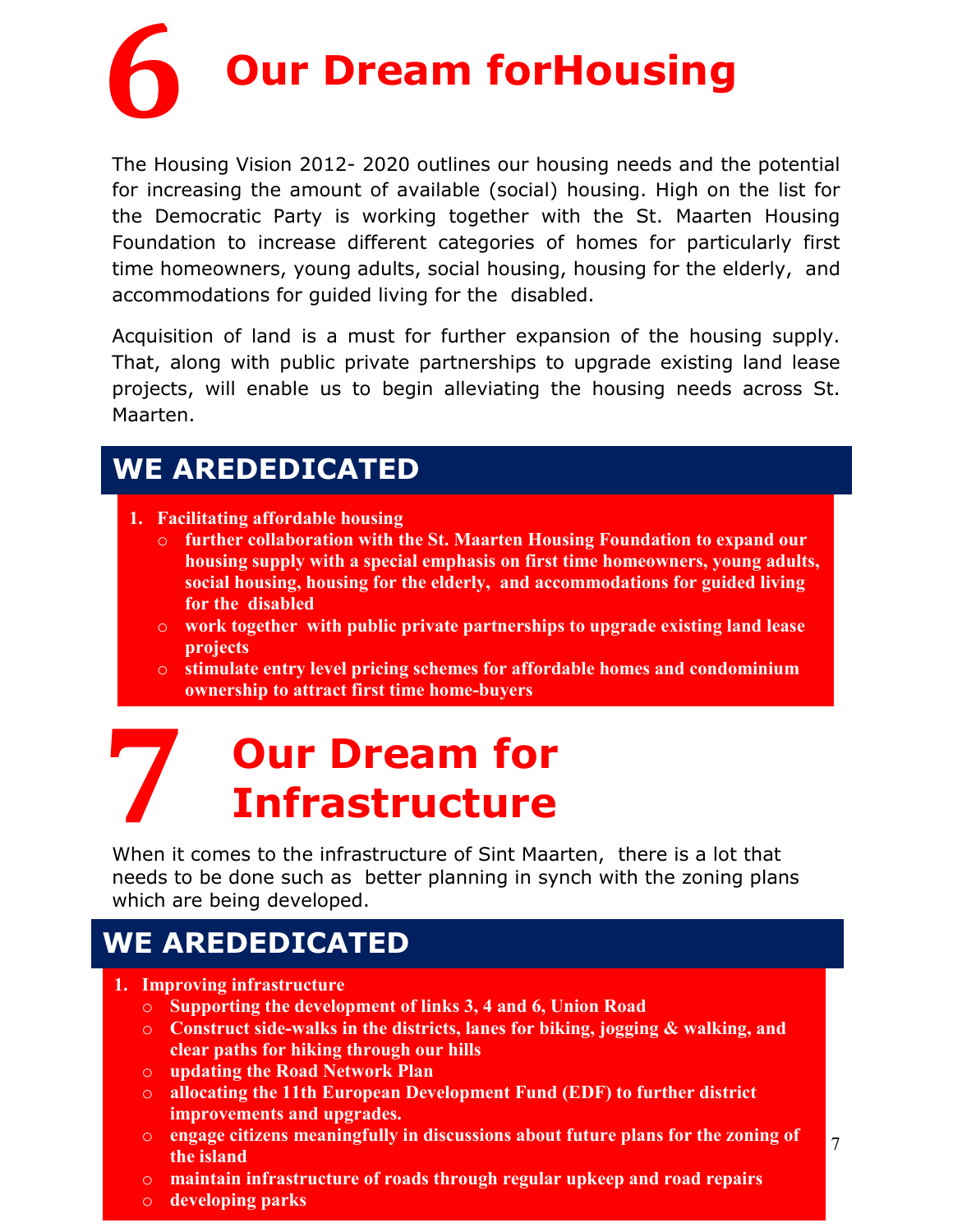# **8 Our Dream for Financial Sustainability and Taxes**

We believe that simplification of our tax system is very urgently needed. A simpler, more harmonious tax system supported by an improved tax organization can, in the vision of the party, improve compliance and yield more income for government, thus eliminating the annual search for new and untested taxes and fees. The party prefers a system of indirect taxation. We believe it is important to develop a more effective and fair tax structure that will strengthen this country's financial position for the long term.

This cannot be accomplished overnight and we therefore believe that the organizational issues of the tax inspectorate should be urgently addressed and the number of persons and companies not paying a fair share must be tackled. A decision must be taken on the main points of the new tax system and the introduction should be done in phases.

It is also important that the areas where taxes can act as a deterrent (sin taxes) and in other areas as a stimulator (e-zones, energy, employment etc.), these changes be made now.

#### **WE AREDEDICATED**

#### **1. Simplifying tax system**

- o **abolish the TOT and impose a type of VAT (value added tax) excluding certain products and services from tax altogether while still ensuring that low-income earners, who do not pay wage tax, do not end up subjected to a higher cost of living due to the tax on food and other consumer goods**
- o **eliminate the profit tax and lower the wage tax**
- o **create a stronger tax infrastructure, one that is more equitably spreads the burden, fairly assesses the taxpayers, and eliminates the need for aggressive collection methods**
- o **implement a sin tax on tobacco and alcohol**
- o **explore the possibility of implementing a sin tax on certain sugar products**
- **2. Strengthening compliance**
	- o **increase access to information on persons' obligations.**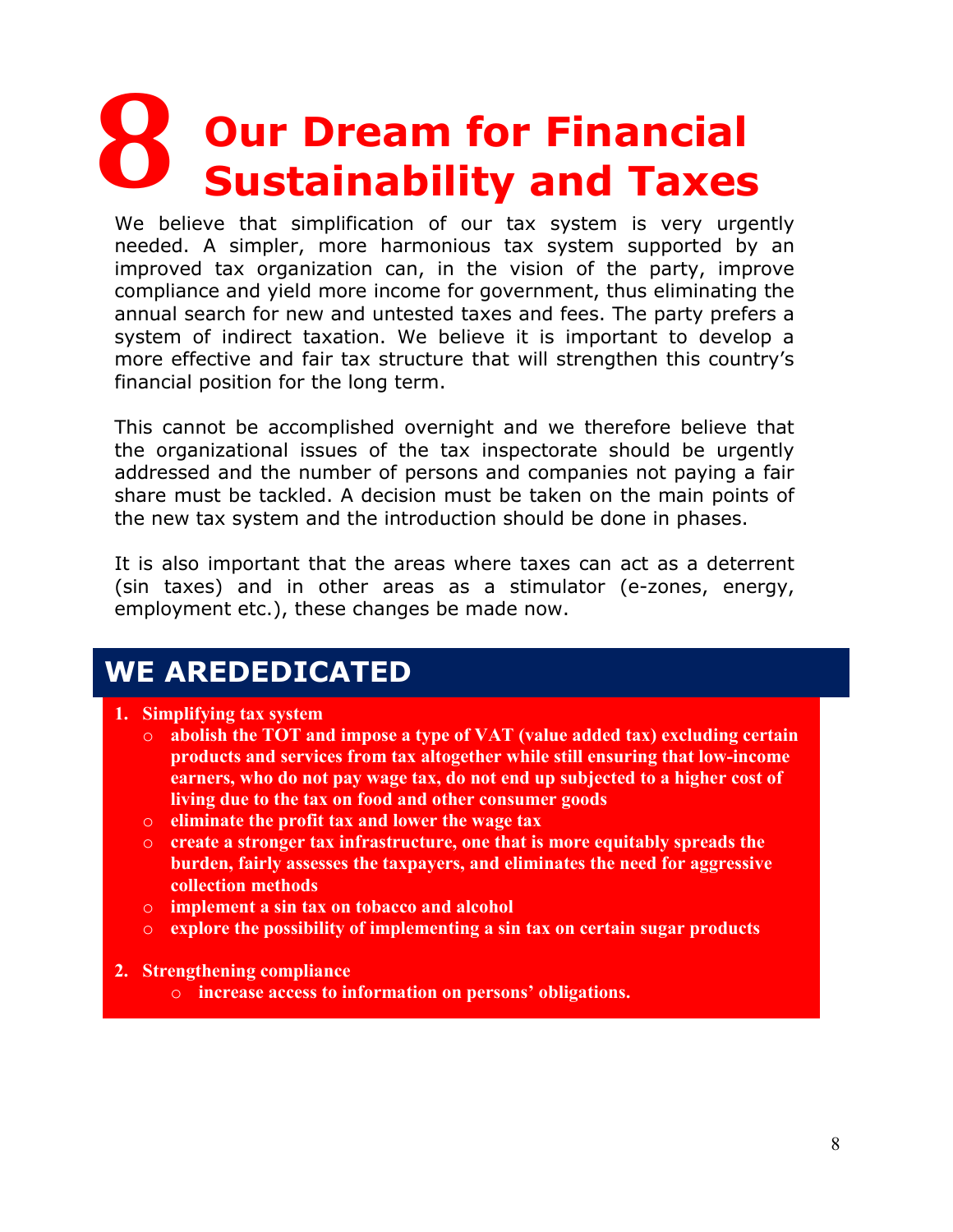### **9 Our Dream for Health & Pension**

Sickness insurance and old age pension are managed by the Social & Health Insurance (SZV). While this agency has come a long way and is still developing, we must now direct our focus to cost effectiveness, prevention programs and health education.

Pension reform, while never a quick fix, is definitely a topic for further study.We have begun with pension system studies in order to determine the feasibility of providing affordable pensions in the future. While the basic old age pension has been indexed annually, as part of the tax reform, we believe that an alignment with the pension amount should be pursued.

The large number of uninsured persons is a concern. A National Health Insurance was seen as the solution to this phenomenon. Much work has been done to develop a National Health Insurance (NHI). A transition of this magnitude however, cannot be taken lightly. The DP therefore prefers an introduction of the NHI in phases, along with private insurer partnerships, making it a much more manageable process.

We have taken the on-off plans for the St. Maarten Medical Center and given this project a real push forward through a transparent process to commission a turn-key project. We will see this through.

The state of the mental health of our population needs our urgent attention. The Mental Health Foundation provides the first assistance to mental health patients. However, we no longer can treat mental health in an uncoordinated manner. A Mental Health Policy Plan for St. Maarten is a must. In this area too, education and sensitization are factors that must be part of any policy.

- o **granting pensioners a "tax-free" pension.**
- o **an introduction of the NHI in phases, along with private insurer partnerships, making it a much more manageable process.**
- o **ensuring the new hospital process is open and transparent from the beginning to the end of its development**
- o **making St. Maarten Medical Center (SMMC) the St. Maarten General Hospital.**
- o **ensuring that by 2019, most services for which residents must now travel abroad will be available on the island**
- o **Cooperation between the health care institutions on the Dutch and French side**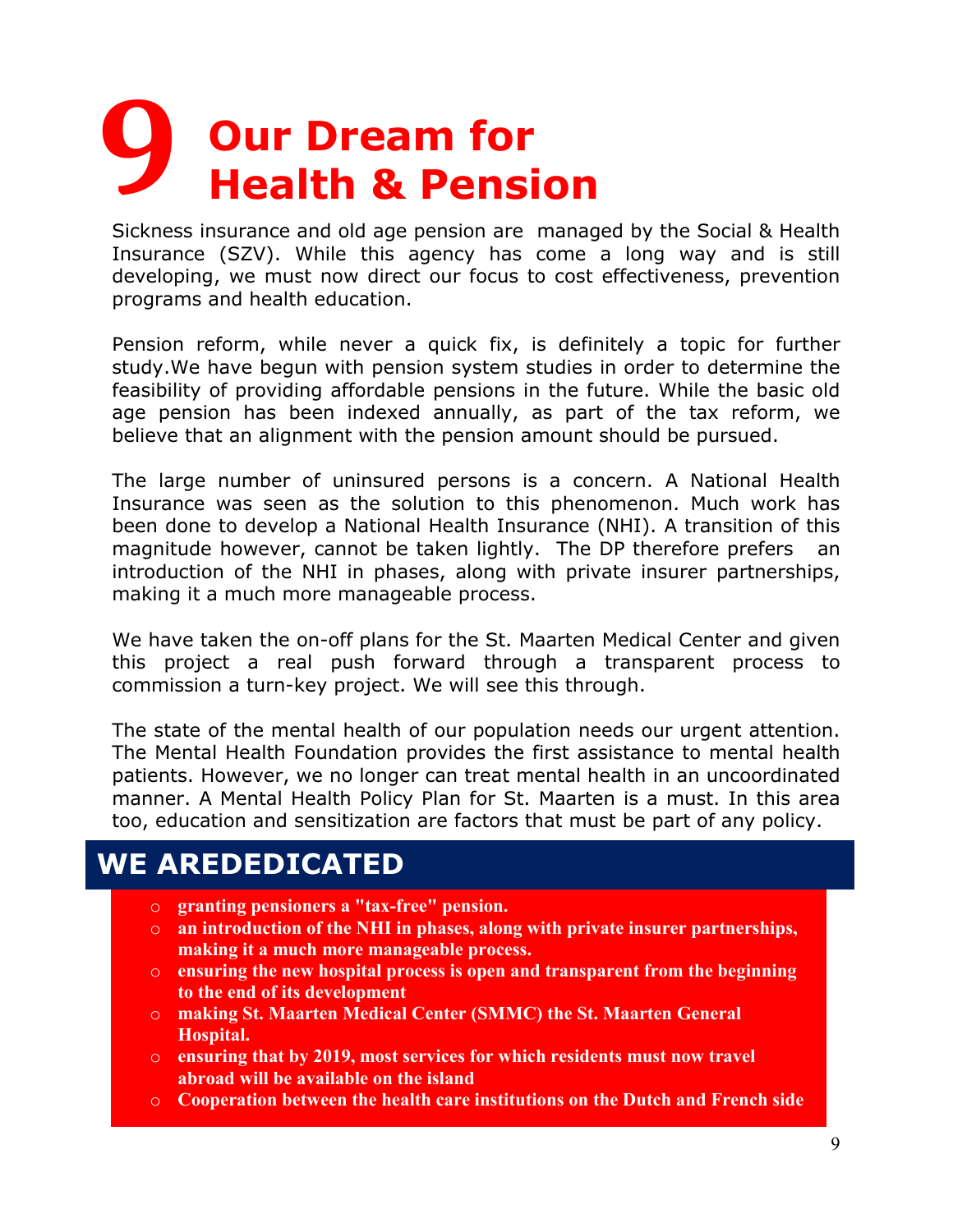- o **Affordable healthy eating will be encouraged by price controlled healthy foods.**
- o **curbing unhealthy behavior by instituting taxes on tobacco, sugary drinks and foods**
- o **focusing on childhood nutrition and exercise, wellness and prevention**
- o **increased penalties for transshipment and importation of drugs**
- o **regulating the use of marijuana for medicinal purposes**
- o **strengthen and expand mental health services and facilities**

# **10 Our Dream for Economic Development**

Given the unemployment figures, especially amongst the youth, the DP believes that job creation should be the number 1 objective. In doing so, we oblige ourselves to not only look at our traditional economy (tourism), but maybe even more so at additional economic drivers. Gainful and sustainable employment in itself is an economic driver as workers are the ultimate consumers.

However, the government does not have the financial resources or the authority to engage in stimulative spending. So, how does the government promote job creation without going into deficit spending? Two areas to achieve this: Job creation will come about as a result of the growth of SME's (Small and Medium Enterprises). and new Foreign Direct Investment.

- **1. Stimulate economic development and job creation**
	- o **Create an enabling and supportive regulatory and tax environment.**
	- o **Actively identify and recruit Foreign Direct Investment ("FDI").**
	- o **Establish a SME financial and technical support program.**
	- o **Implement the Economic Free Zone.**
	- o **Promote Public Private Partnerships.**
	- o **Enable microfinance projects.**
	- o **Sponsor work-study programs for students at both the secondary and university level tied into entrepreneurship.**
	- o **Supportan Aviation Academy**
	- o **establishing a Job Creation Bureau within the Ministry of Economic Affairs**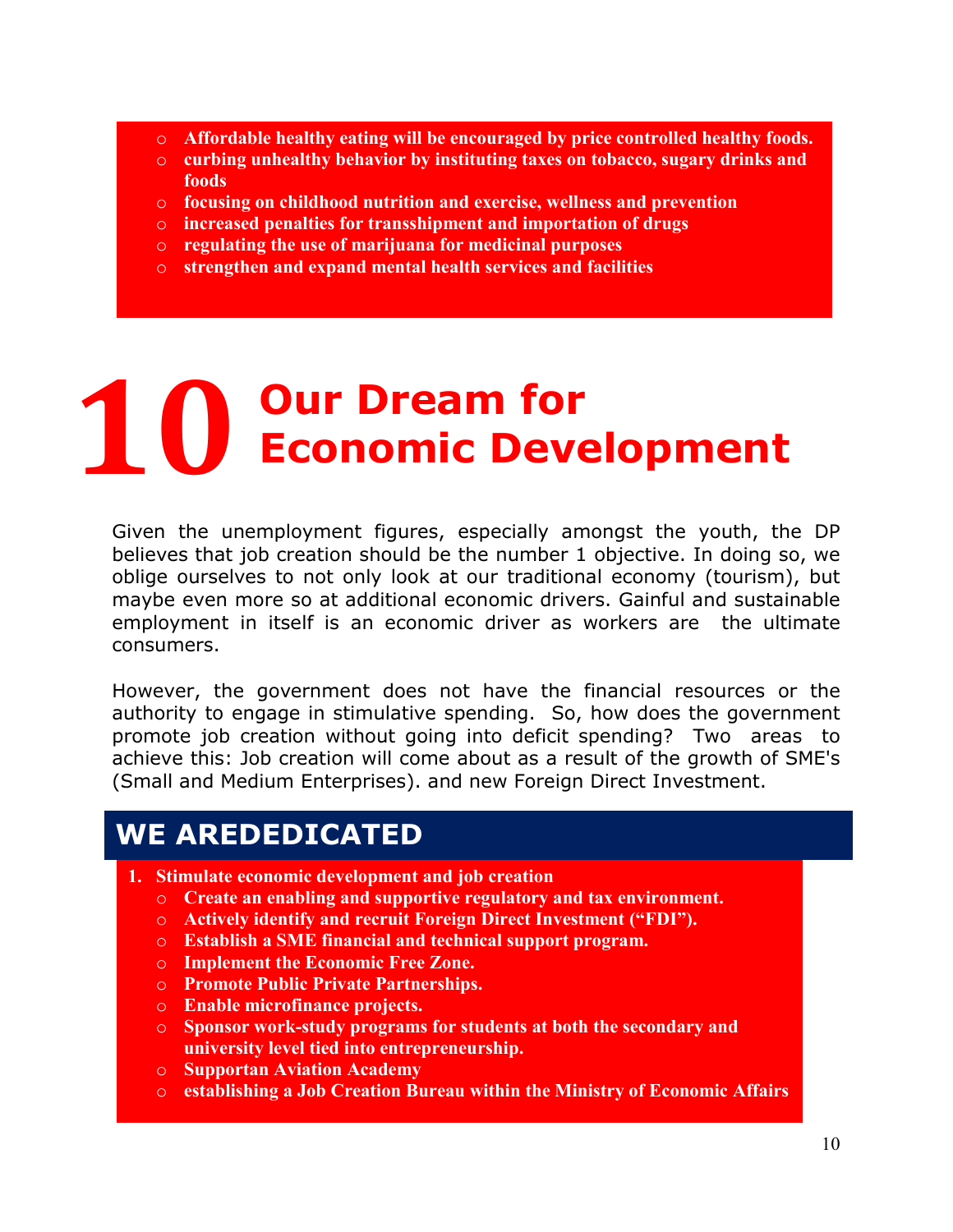# **11 Our Dream for Labor & Human Resources**

The DP will continue its approach of social dialogue on matters related to labor, allowing workers and employers to contribute to the process.There is a general consensus on more flexibility in the labor market, the need for adaptation of the dismissal law, effective control on compliance, and better unemployment benefits.

The DP advocates upward mobility for our own people in the labor force. This mobility can be enhanced through training and re-training programs, which is most effectively done in cooperation with employers. A versatile and easily adaptable workforce will be the result. Availability of skilled labor is one part of the criteria investors use to judge the attractiveness of investing in a particular country or region. It also reduces the need for importation of expatriate labor.

- **1. Facilitating more flexibility in the labor market**
	- o **adapt the dismissal law**
	- o **championing a change from the "cessantia" system to a more modern system of unemployment insurance and pension benefits.**
	- o **ensure effective control on compliance**
	- o **improve unemployment benefits**
	- o **make the work permit procedures more transparent and efficient**
	- o **establish an Economic Citizenship program ( investor's permit)**
- **2. Stimulating the local labor market**
	- o **make hiring of foreign workers less attractive than hiring locals**
	- o **promote upward mobility for our own people in the labor force**
	- o **establishing training and re-training programs in cooperation with employers**
- **3. Developing reliable labor statistics to produce evidence-based policies**
- **4. Creating opportunities for human resource development**
	- o **"Bringing the ILO Home" - Instead of sending a few people annually to the ILO conference in Geneva, bring ILO experts to St. Maarten to train more of our people in modern labor relations**
	- o **empower our labor unions to be effective partners to employers**
	- o **ensure continuing education for our Civil Service**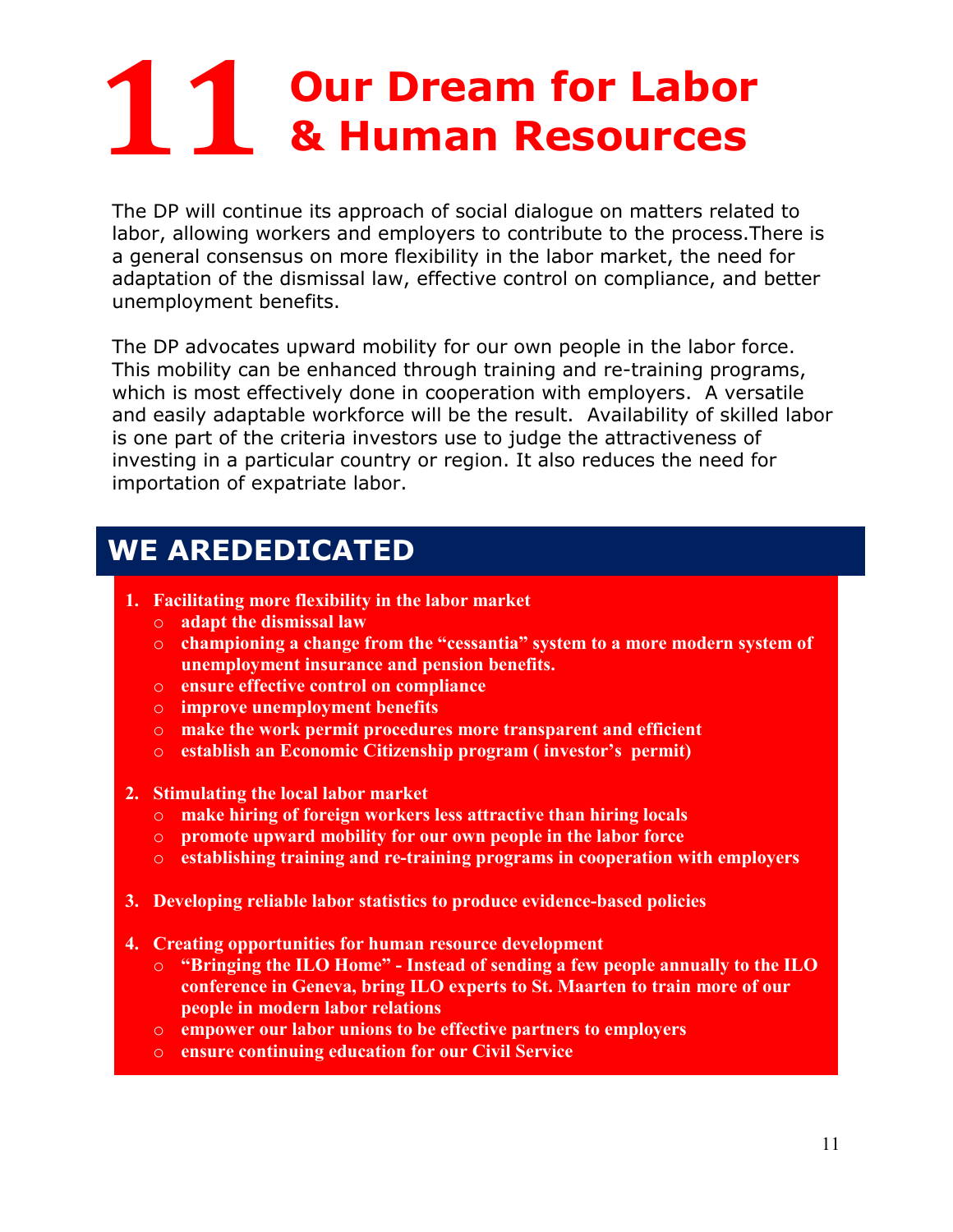# **12 Our Dream for Safety & Security**

For every resident and visitor to St. Maarten, a feeling of security and safety is vital. In fact, it is critical to our very economic survivability. The issue of safety and security remains a concern for the DP and we are committed to improving the internal security of the nation. We believe the critical difference in fighting crime is one of manpower.

#### **WE AREDEDICATED**

- **1. Developing programs and support systems to stop the cycle of crime before it starts**
	- o **support Neighborhood (Watch) programs**
	- o **create youth friendly spaces/facilities where young people can meet and participate in a range of youth development programs and activities, e.g. cultural, recreational, sporting, educational, technological, social, entrepreneurial, religious, health related/prevention activities, etc.**
	- o **Support for foster care facilities**
	- o **establish a youth correctional facility (Social formation and booth camp style)**
	- o **OECS' Yes Program for youth**
	- o **regulate alternative punishment for light crimes**
	- o **work towards reducing imprisonment- using the Netherlands as a study example, rather than attempting to re-invent the justice system**

# **13 Our Dream for Sports & Culture**

It is the conviction of the Democratic Party that Sports and Culture should feature prominently as we pursue national development. Whereas the Department of Sports is charged with the policy and planning aspects with regard to sports development, the National Sport Institute has been established to execute planned projects and sport programs. Culture represents our identity as a people and represents the foundation upon which the D.P. will build our St. Maarten Nation. It is primarily our youth that has placed the focus on our cultural heritage, through their exposure to different and unique forms of art. This is a development that must be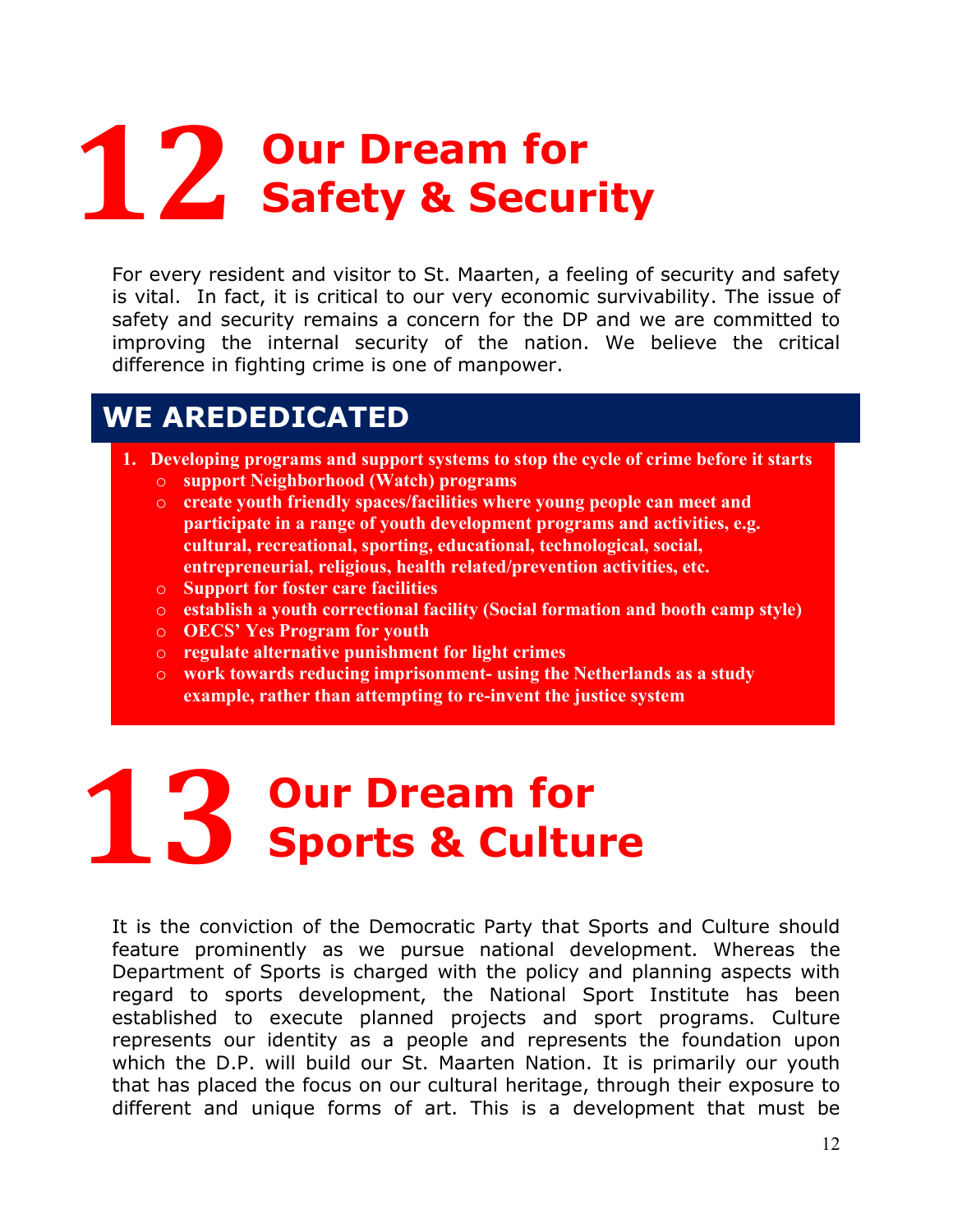encouraged and stimulated. The (re)vitalization of our culture has also been visible in other areas, such as the literary arts, dance, theatre.

- **1. Strengthening awareness of and pride in being a St. Martiner through:** 
	- o **promotion of programs designed to develop youth in leadership roles in order to enable them to actively participate in dialogue with government, and promote efforts to strengthen their sense of pride in and responsibility for their community.**
	- o **the monitoring of St Maarten's art, material culture, archival, and natural history collections to ensure they are properly managed**
	- o **Monument preservation:**
		- **a. finalize the cultural track**
		- **b. strengthen the role of the Monument Council**
- **2. Support (subsidized) organizations financially in developing state of the arts facilities**
	- o **Build a modern Performing Arts and Convention Center**
	- o **Upgrading and completion of the John Larmonie Center**
	- o **National Museum & Art Gallery**
- **3. Promote and support of the development of performance, visual, literary, and creative arts, from recreational to competitive on St. Maarten using the schools, community centers and NGO's in the districts as spring-boards.**
- **4. Increase access for all citizens to participate in sports activities, whether recreational or competitive through:**
	- o **the development of and support for programs for the elderly, the physically challenged, and the underprivileged youth**
	- o **developing sports and recreation activities for children, men and women in general and in particular national interscholastic sports competitions.**
- **5. Utilize sports and recreation as a fundamental part of the nation-building process by enriching lives and by further fostering civic pride and creating sustainable and healthy communities though:**
	- o **the development and implementation of a sports curriculum**
	- o **recognition of sports heroes**
	- o **strengthening of National Teams**
	- o **developing sports and recreation activities for children, men and women in general and in particular national interscholastic sports competitions,**
- **6. A massive upgrading program for our sports facilities, such as the Raoul Illidge Sport Complex, the upgrading of the Little League Ball Park and the L.B. Scott Sports Auditorium.**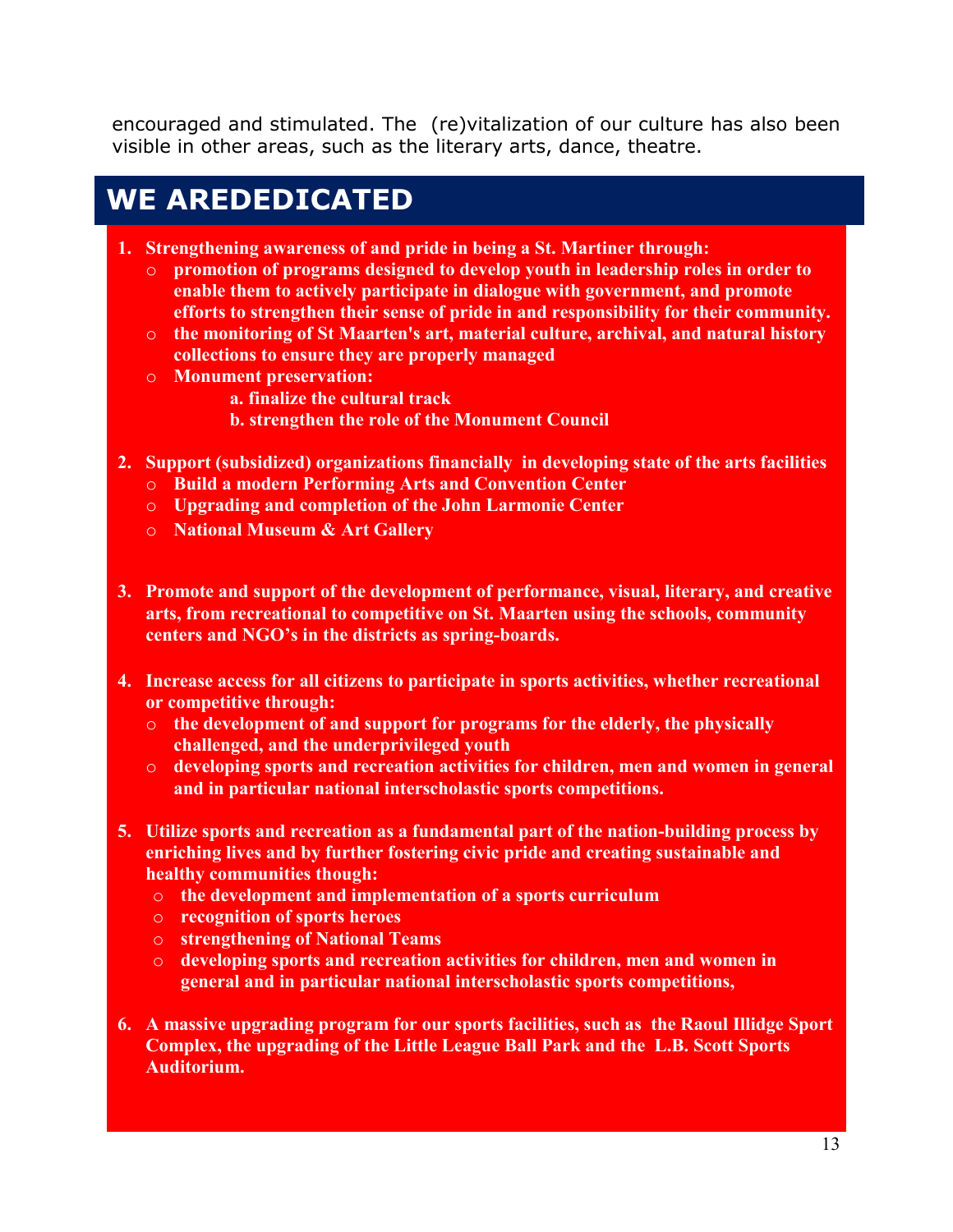# **14 Our Dream for Foreign Affairs**

The Democratic Party attaches great importance to cooperation within the wider Caribbean region. St. Maarten has intensified its engagements in the region by securing membership in the following regional organizations: Caribbean Financial Action Task Force Agency (CFATF), Caribbean Organization Tax Administrators (COTA), Caribbean Tourism Organization (CTO), Caribbean Telecommunication Union (CTU), Caribbean Association of National Telecommunication Organizations (CANTO), Economic Commission for Latin America and the Caribbean (ECLAC), Pan-American Health Organization (PAHO) and the Association of Caribbean States (ACS). These associations have and will continue to strengthen our relations within the region as well as increase our participation in important issues related to our development. In addition our relationship with the European Union will remain of strategic interest for the Democratic Party.

- **1. Continuing to pursue a focused, effective and results-based foreign policy that is inextricably tied to the development plan of the country**
	- o **execute the 4 strategic goals that are embedded in our foreign policy**
	- o **support the economic policy of St. Maarten**
- **2. Strengthening European Union networking in order to maintain our eligibility for EU funding via a number of programs from the European Development Fund (EDF), which is aimed to support the economic, social and human development of the OCTs, has been a major benefactor in our recent development**
- **3. Strengthening our image within the Dutch Kingdom and beyond.** o **seek to improve our current political status in the benefit of all the people**
- **4. Promoting regional cooperation and building sustainable, mutually beneficial global partnerships as we seek to secure our spot in the new global economy**
	- o **develop closer ties with Saint-Martin**
	- o **focus our attention in the coming years on the following ten countries: USA, Canada, Mexico, Panama, Colombia, Venezuela, Surinam, Brazil, Cuba and China.**
	- o **build bilateral relations with key countries that will aid in the economic advancement of St. Maarten.**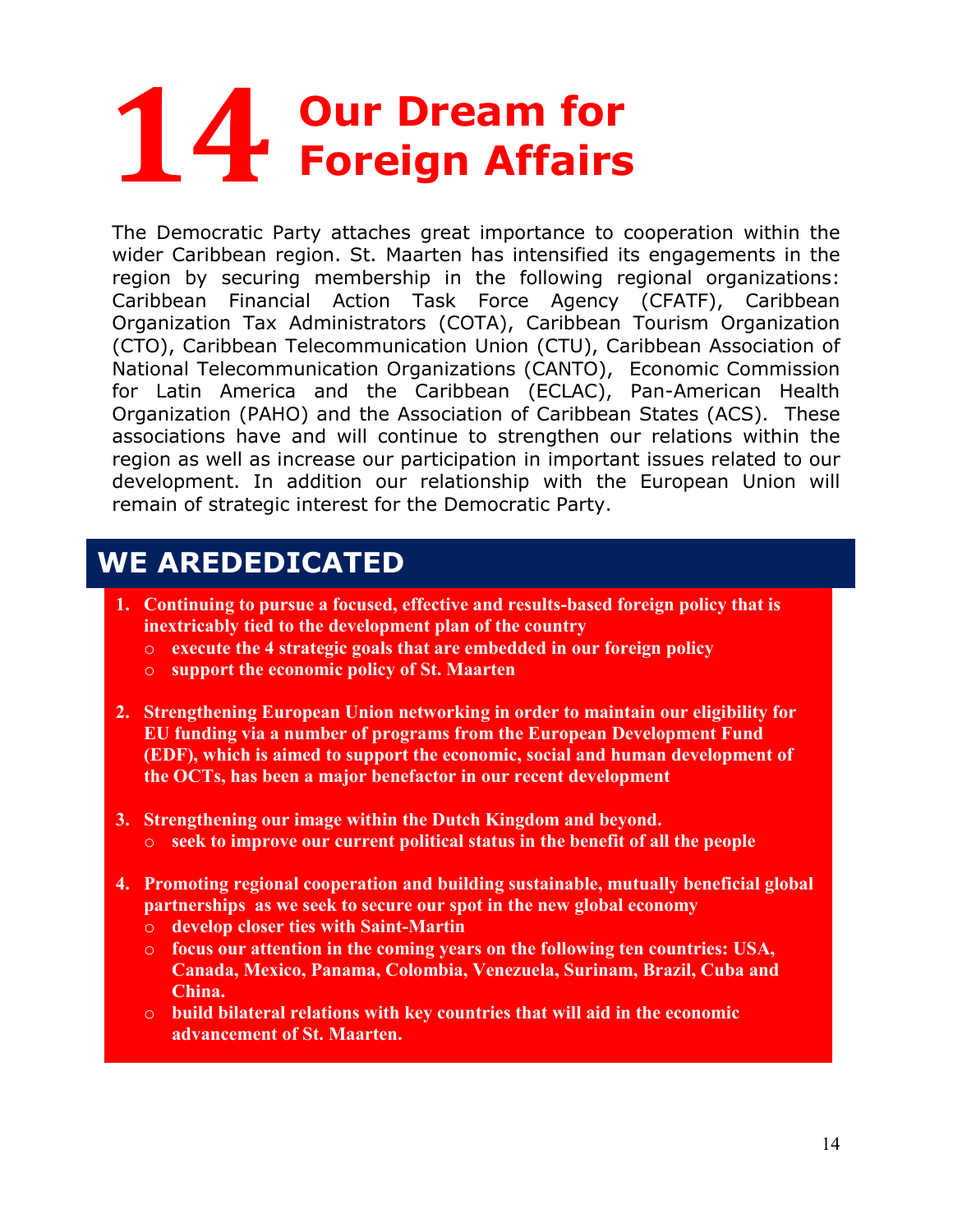# **15 Our Dream for Government Companies**

Government companies should focus on their core business. More transparency within these companies will be mandated. An economically and socially responsible plan for both long term investments and a sustainable dividend plan must be developed for each public company.

#### Policy Goals

St. Maarten government companies can become even stronger if they would pool together in several areas, such as: automation, finances, purchases, etc.

For appropriate areas, such as finance, an overarching (holding) company could offer a mutually beneficial relationship between companies and facilitate investments. In addition, corporate social programs by these companies should be coordinated on the basis of the national social priorities.



When you vote for the Democratic Party you must consider yourself a Democrat, and as part of the DP you must ask yourself "What can I do?" to make the above dreams a reality for our beloved Sint Maarten. Below is a list of ideas to encourage you to become an active and proud DP representative.

- $\triangleright$  Know your government and your rights as a citizen.
- $\triangleright$  Be informed.
- $\triangleright$  Participate in the matters that affect us all
- $\triangleright$  Help a student excel
- $\triangleright$  Grasp every learning opportunity
- $\triangleright$  Participate in your child's education
- $\triangleright$  Support your school's PTA
- $\triangleright$  Plant a tree